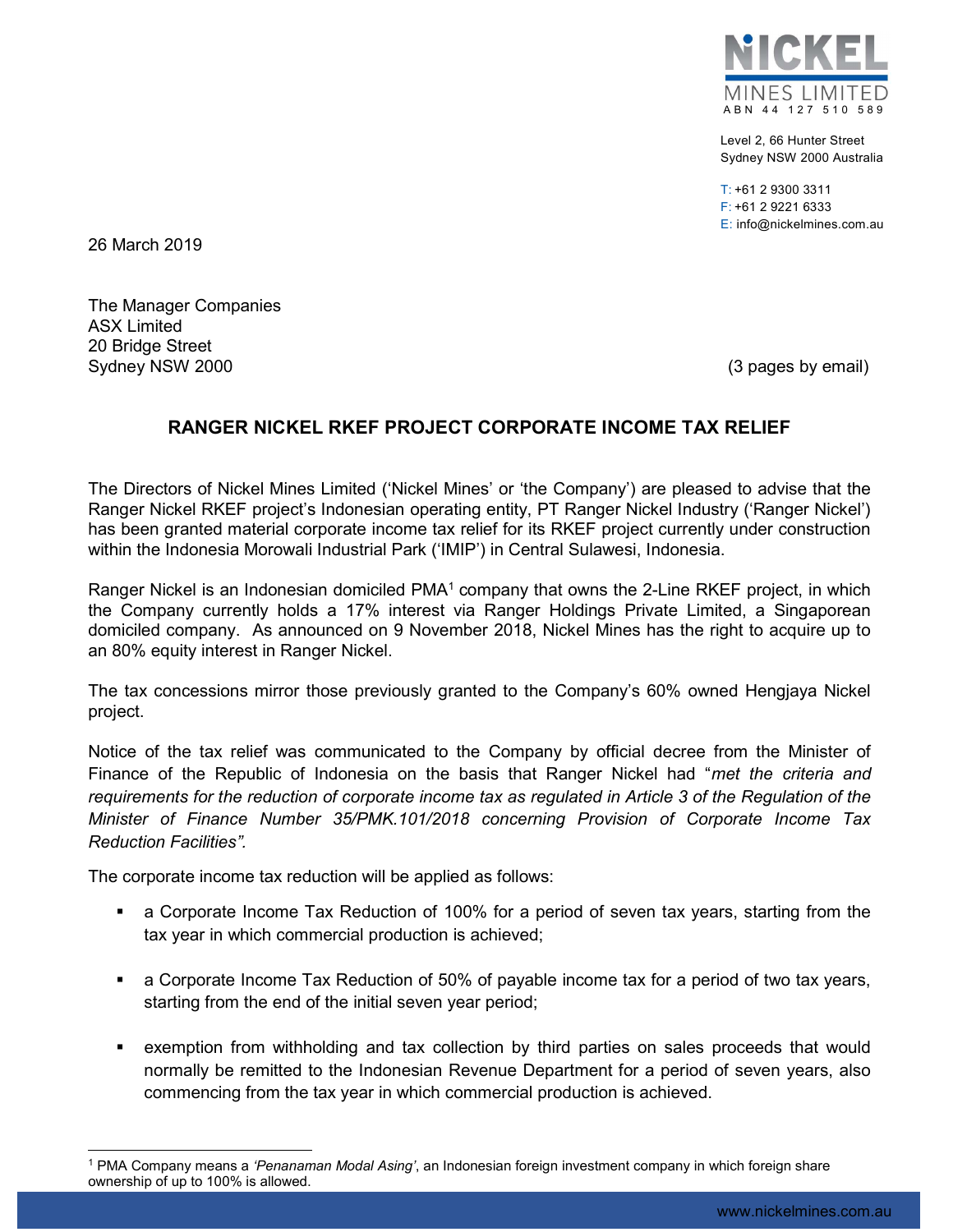

## Corporate Structure

Once again, it should be noted that these concessions may be revoked and are maximum periods that may be amended or adjusted, if certain conditions are not met, the most important condition being the satisfaction of a minimum investment realisation which the Company's RKEF Project comfortably exceeds.

Commenting on the granting of this corporate income tax relief for the Ranger Nickel Project, Managing Director Justin Werner said:

"We are extremely pleased that the Ranger Nickel project will benefit from the same material corporate income tax concessions as those awarded to the Hengjaya Nickel project in November 2018. This news is another welcome development following the recently announced fast-tracked commissioning of the first Ranger RKEF line, now scheduled for April 2019, well ahead of the previously advised September commissioning timetable.

This taxation relief will have a positive impact on the project's profitability and further underpin our objective of becoming a globally significant nickel producer and a tier-1 nickel investment exposure among our global peer group."

## For further information please contact

Justin Werner Cameron Peacock +62 813 8191 2391 +61 439 908 732

Managing Director **Investor Relations and Business Development** jwerner@nickelmines.com.au cpeacock@nickelmines.com.au